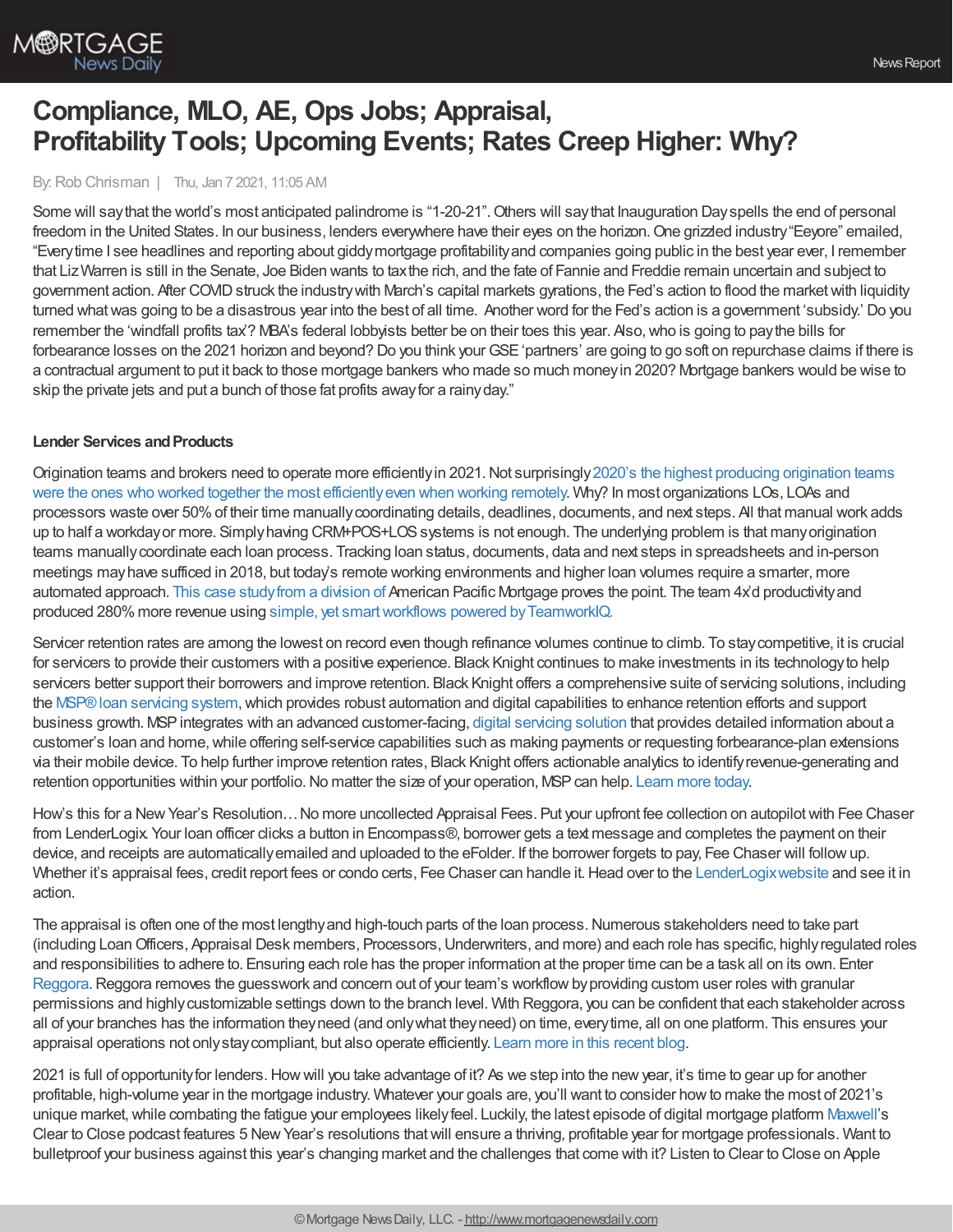# Podcasts, Spotify, Google Podcasts, or your browser!

#### **Events**

Rich Swerbinsky, the COOof The Mortgage Collaborative, and Iwill be discussing current events in the mortgage market on Friday, January 15, at 3PMET, noon PTin, "The Rundown with Rob and Rich." [Register](https://mtgcoop.zoom.us/webinar/register/WN_hOUDEqURT9m3mhKCJWRM-A) here for the 30-minute session to help wrap up the week.

Join [MBAEducation](https://www.mba.org/store/events/education/meeting/webinar/the-state-of-the-mortgage-industry-building-a-sustainable-operating-model-for-2021-and-beyond?check_for_mini_site=Y) and an all-start panel of speakers on January28 for a look at the state of the mortgage industryand building a sustainable operating model for 2021 and beyond. Rohit Kapoor, CEO of EXL will be interviewing Stan Middleman of Freedom Mortgage, Sanjiv Das of Caliber Home Loans, and Paul Anastos of Guaranteed Rate. The panel will give their insights on the unique challenges faced bylenders of all sizes, and howlenders are preparing for the future. Speakers will discuss hot button issues such as cognitive customer engagement to improve CXthrough entire customer journey, document digitization and information extraction, and the latest in automated underwriting.

## **Capital Markets**

Want to see how much your secondary marketing department can improve profitability? Interested in increasing growth? Boosting time savings? TryMCT's new Mortgage [ProfitabilityCalculator](https://mct-trading.com/mortgage-profitability-calculator/?utm_source=ChrismanBlurb&utm_medium=email&utm_campaign=Chrisman_Email_Jan7) to get the answers today. It's one wayyou can "Do More With MCT!" In addition to its capital markets [solutions,](https://mct-trading.com/solutions/?utm_source=ChrismanBlurb&utm_medium=email&utm_campaign=Chrisman_Email_Jan7) services, and software for lenders that help with functions like mandatoryloan sales, bid tape AOTand investor set optimization, you can accelerate your growth with industryexpertise through the company's business intelligence group, market guidance and dedicated client success group. Automate loan pricing and commitment with the GSEs, automatically write back data into your LOS platform, you can "Do More With MCT" at any size and at any stage of the capital markets process. Get your new Profitability Report today and stay in touch with MCT by signing up for the [newsletter,](https://mct-trading.com/newsroom/?utm_source=ChrismanBlurb&utm_medium=email&utm_campaign=Chrisman_Email_Jan7#join) which includes the latest whitepapers and technological innovations announcements.

Turning to the fixed income markets, 10-year Treasuryyields surpassed 1.00 percent yesterdayfor the first time since March on the overnight news of the Democrats most likely taking two seats in the Senate, which should mean more fiscal activism in the name of stimulating the economy. But headlines on the daywere all about protesters who swarmed past barricades surrounding the Capitol where lawmakers were debating President-elect Biden's victoryin the Electoral College. The event (which some call an insurrection) had a limited impact, however, on the market as **Treasuries finishedonce againpullingback incurve steepeningfashion**and the MBSbasis closed marginallytighter. Factoryorders for manufactured goods increased more than expected in November, the seventh consecutive monthly increase in factoryorders largelydue to another increase in business spending.

After yesterday's ADP Employment Change report pointed to the loss of 123,000 private payrolls in December, today's economic calendar has revealed job cuts from Challenger, Gray & Christmas (77k, 2.3 million for all of 2020, the most on record) ahead of tomorrow's important payrolls report. We've also received readings of initial claims for the week ending January2 (787k, little changed), continued claims for the week ending December 26 (-126k to 5.072 million) and the November Trade Balance (\$68.1 billion). Later this morning brings the December ISMNon-Manufacturing Index, the latest PrimaryMortgage Market Survey(for the week ending January6) from Freddie Mac and an afternoon report from the Desk on MBS purchases for the week ending January 6. Today also sees four Fed presidents speaking: Philadelphia's Harker, St. Louis' Bullard,Chicago's Evans, and San Francisco's Daly. The Desk schedule sees a **repeat of Tuesday's schedulewhentheypurchase upto\$7.1 billionMBS**, including over \$5.5 billion in UMBS30s. We begin todaywith AgencyMBS prices worse/down a fewticks (32nds) and the 10-year yielding 1.06 after closing yesterdayat 1.04 percent despite the continued weak labor market.

#### **Employment**

Awell-capitalized, start-up correspondent investor is seeking a Director of Compliance. This is a unique opportunity for a seasoned compliance professional to help build an exclusive correspondent companyfrom the ground up. The candidate should have 5+ years of very recent compliance experience, an in-depth knowledge of all agencyrequirements and regulator rules with respect to enterprise risk management, third-partyrisk management (vendor & client), and corporate compliance. Duties will include creating, implementing, and administering all facets of the company's compliance management program, completion of full written QC policies & procedures, vendor & client oversight, coordinating all QCreviews and management responses. Experience with Agencyapproval process a plus. Abilityto effectivelymanage a remote team, build all department policies and workflows as well as showdemonstrated organizational skills are a must. Must be able to work from the USVIs at least 50%of the time; relocation and housing allowance included. Send your confidential resume to Chrisman LLC's Anjelica Nixt for forwarding.